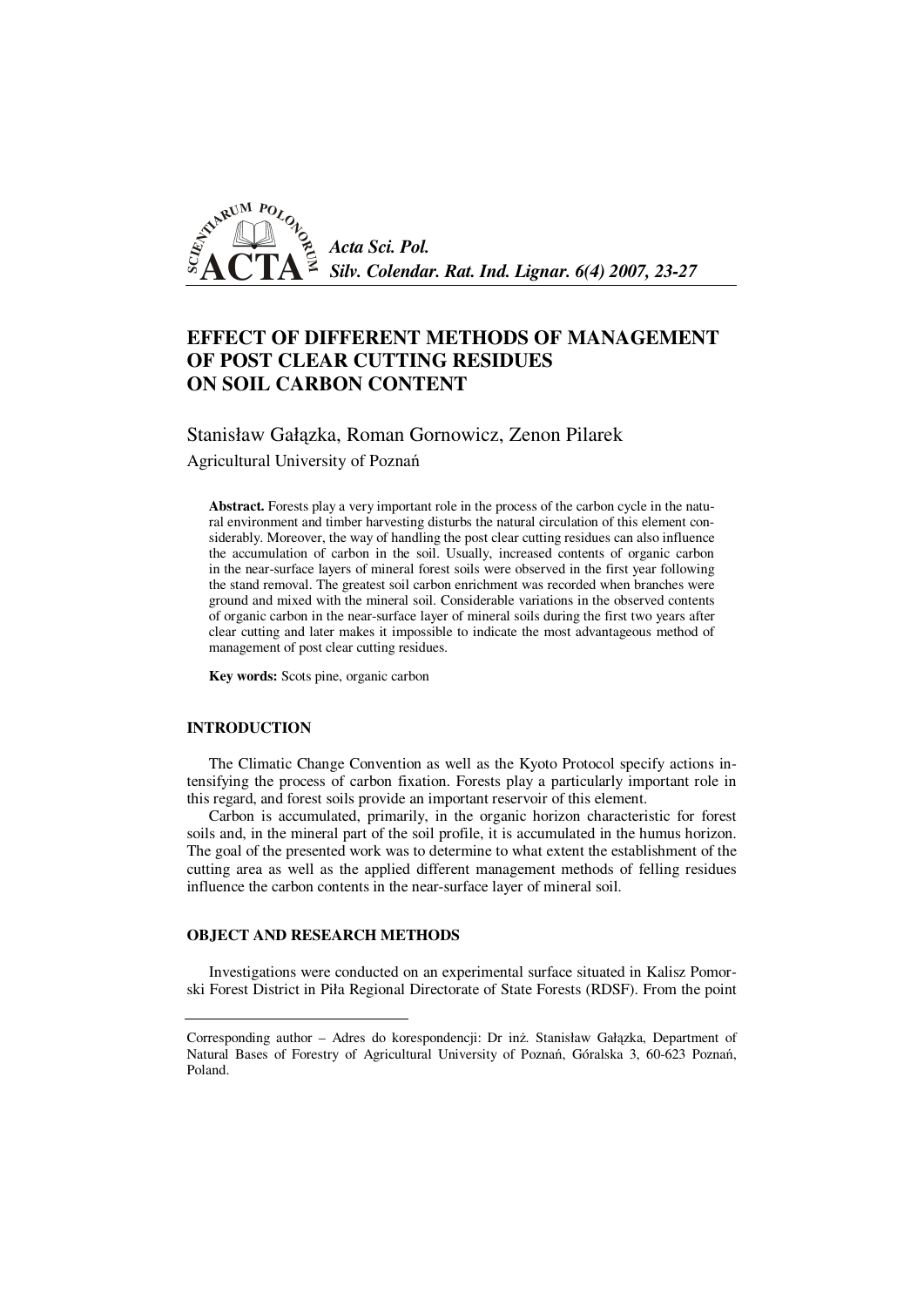of view of typology, the experimental object corresponds to fresh coniferous forest site (Bśw) with Leucobryo-Pinetum association. The soils of the experimental plot developed from fluvial-glacial deposits [Galon 1974] and the operating soil-forming factors gave them brown podzolic character [Biały et al. 2000].

Three felling plots were selected to realize the research objective from which soil samples were collected from the mineral layer extending from 0-20 cm. After felling the stand, defined areas were marked off on each experimental plot on which the remaining branches and twigs were: removed, burnt, left intact, ground or after grinding mixed with the surface layer of soil. Soil samples for laboratory analyses were initially collected every three months and, later on, once a year after the end of the vegetative season. The authors employed the Tiurin method to determine the content of organic carbon in the collected soil samples [Ostrowska et al. 2001].

#### **RESULTS**

The complete removal of the existing stand and the application of different management methods of felling residues, as a rule, resulted in a distinct increase in the content of organic carbon in the 0-20 cm layer of mineral soil which comprised the soil humus horizon of the examined surfaces.

The dynamics of changes became particularly apparent in the year following the removal of the stand, as confirmed by the obtained results concerning the short quarterly periods (Table 1).

Table 1. Changes in the organic carbon content in the top soil layer in relation to the management method of felling residues in the first year after the removal of stand.

Tabela 1. Zmiany zawartości węgla organicznego w wierzchniej warstwie gleb w zależności od metody zagospodarowania pozostałości zrębowych w pierwszym roku po usunięciu drzewostanu

| Management method of<br>felling residues<br>Metoda zagospodarowania<br>pozostałości zrębowych            | 4th quarter<br>of 1998 "0"<br>IV kwartał<br>1998, 0 | 1st quarter<br>of 1999<br>I kwartał<br>1999 | 2nd quarter<br>of 1999<br>II kwartał<br>1999 | 3rd quarter<br>of 1999<br><b>III</b> kwartał<br>1999 | 4th quarter<br>of 1999<br><b>IV</b> kwartał<br>1999 |
|----------------------------------------------------------------------------------------------------------|-----------------------------------------------------|---------------------------------------------|----------------------------------------------|------------------------------------------------------|-----------------------------------------------------|
| Removal of residues<br>Wyniesienie pozostałości                                                          | 1.680                                               | 1.745                                       | 1.994                                        | 2.492                                                | 0.546                                               |
| Burning on soil surface<br>Spalenie na powierzchni                                                       | 1.680                                               | 2.064                                       | 2.359                                        | 2.949                                                | 2.066                                               |
| Leaving residues intact<br>on soil surface<br>Pozostawienie w całości<br>na powierzchni                  | 1.680                                               | 2.476                                       | 2.830                                        | 3.537                                                | 1.097                                               |
| Chipping of residues<br>Rozdrobnienie pozostałości                                                       | 1.680                                               | 1.278                                       | 1.461                                        | 1.826                                                | 0.972                                               |
| Chipping of residues<br>and mixing them with soil<br>Rozdrobnienie pozostałości<br>i wymieszanie z glebą | 1.680                                               | 2.626                                       | 2.507                                        | 4.387                                                | 2.494                                               |

24

*Acta Sci. Pol.*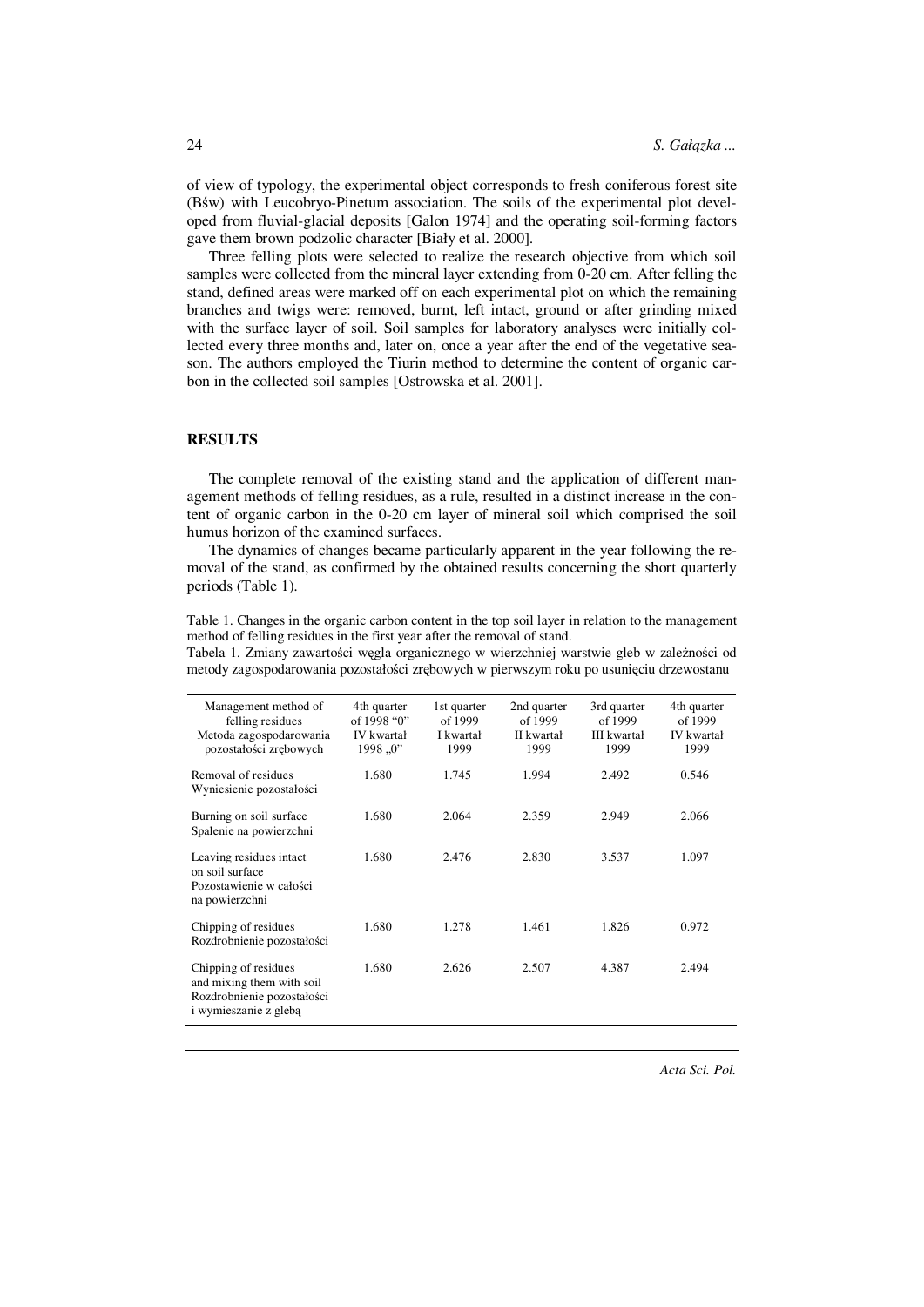#### *Effect of different methods of management ...*

From all the methods of handling the post-felling area applied in this experiment, the method where branches were ground and mixed with the surface soil layer deserves particular attention. In the case of this treatment, the highest increases of organic carbon were recorded which, in the third quarter after the removal of the stand, exceeded over 2.5 times the quantities of carbon determined in soil samples before felling operations.

A significant increase in the organic carbon content in the surface, humic-mineral soil layer was also determined in the treatment where branches were burnt or left intact on the soil surface after felling (Table 1).

The content of organic carbon was found elevated even in the case of the felling plot from which the branches were removed altogether, although in this case this increase was much lower.

During the consecutive research periods, the content of organic carbon clearly decreased to the value lower than at the beginning of the experiment (Table 1). The quantities of this component occurring in the near-surface soil layer during this period were distinctly less dependent on different management methods of post felling residues employed in this study.



Fig. 1. Changes in the organic carbon content in the top soil layer in relation to the management method of felling residues in the consecutive periods of experiment

Rys. 1. Zmiany zawartości węgla organicznego w wierzchniej warstwie gleb w zależności od metody zagospodarowania pozostałości zrębowych w kolejnych okresach badawczych

*Silvarum Colendarum Ratio et Industria Lignaria 6(4) 2007*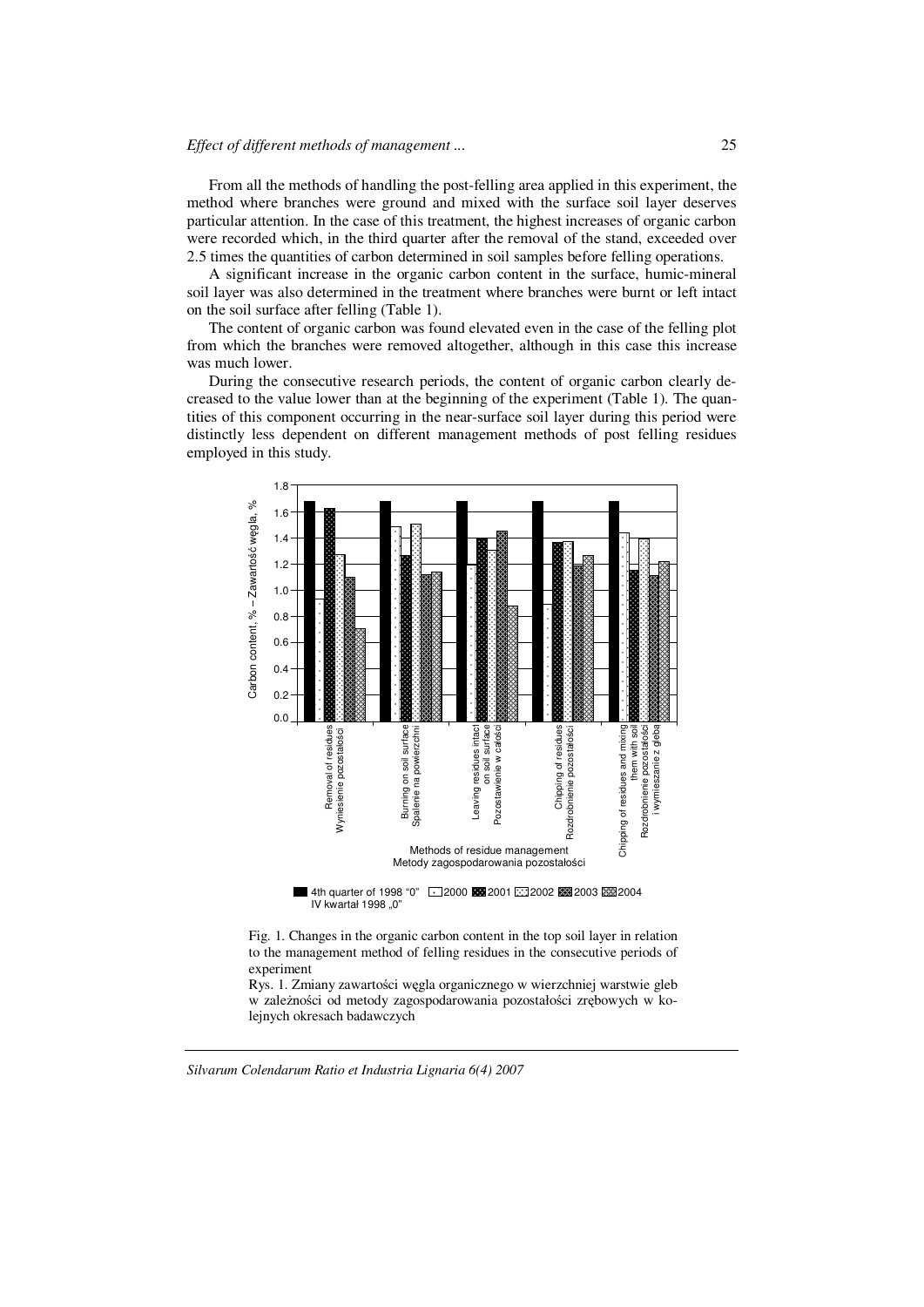Nevertheless, the occurring trends indicate that the complete removal of branches from the felled surface as well as burning branches led to the impoverishment of the examined soil layer in organic carbon.

The chopping of branches and leaving the chopped material on the soil surface forming a compact layer of organic matter turned out to be the only treatment which failed to increase the content of organic carbon in the examined soil layer following the removal of the stand.

The experimental treatments in which intact branches were left on the felling area, ground and mixed with the surface soil layer or ground and left on the surface all created similar conditions for organic carbon accumulation in the soil during the successive experimental periods (Fig. 1).

Bearing in mind huge organic carbon reserves accumulated in the organic matter left on the surface of felled areas in the form of branches or chips, enormous possibilities of forest soils in carbon fixing should not be underestimated.

#### **CONCLUSIONS**

The obtained research results allowed the authors to put forward the following generalizations:

Increased content of organic carbon in the near-surface layer of forest mineral soils usually took place in the first year after the removal of the stand and its quantity depended on the management method of felling residues.

The chipping of branches and mixing the chips with soil enriched the mineral soil in organic carbon most during the first year of experiments.

The smallest quantitative differences in the occurrence of organic carbon during the entire period of studies were observed in the treatment when branches were ground and left on the surface.

A considerable variability in the organic carbon content in the near-surface layer of mineral soil observed during the consecutive years of experiment (two years after clear cutting and later) makes it impossible to indicate the most advantageous management method of felling residues.

The biomass of felling residues accumulated in forest soils plays an important role in the process of carbon fixing.

#### **REFERENCES**

Biały Z., Brożek S., Chojnicki J., Czempińska-Kamińska D., Januszek K., Krzyżanowski A., Okołowicz M., Sienkiewicz A., Skiba S., Wójcik J., Zielony R., 2000. Klasyfikacja gleb leśnych Polski [Classification of Polish forest silos]. Centr. Inf. Lasów Państ. Warszawa [in Polish].

Galon R., 1972. Geomorfologia Polski. T. 2. Niż Polski [Geomorphology of Poland. Part 2. Polish Lowland]. PWN Warszawa [in Polish].

Ostrowska A., Porębska G., Borzyszkowski J., Król H., Gawliński S., 2001. Właściwości gleb leśnych i metody ich oznaczania [Properties of forest soils and methods of their determination]. IOŚ Warszawa [in Polish].